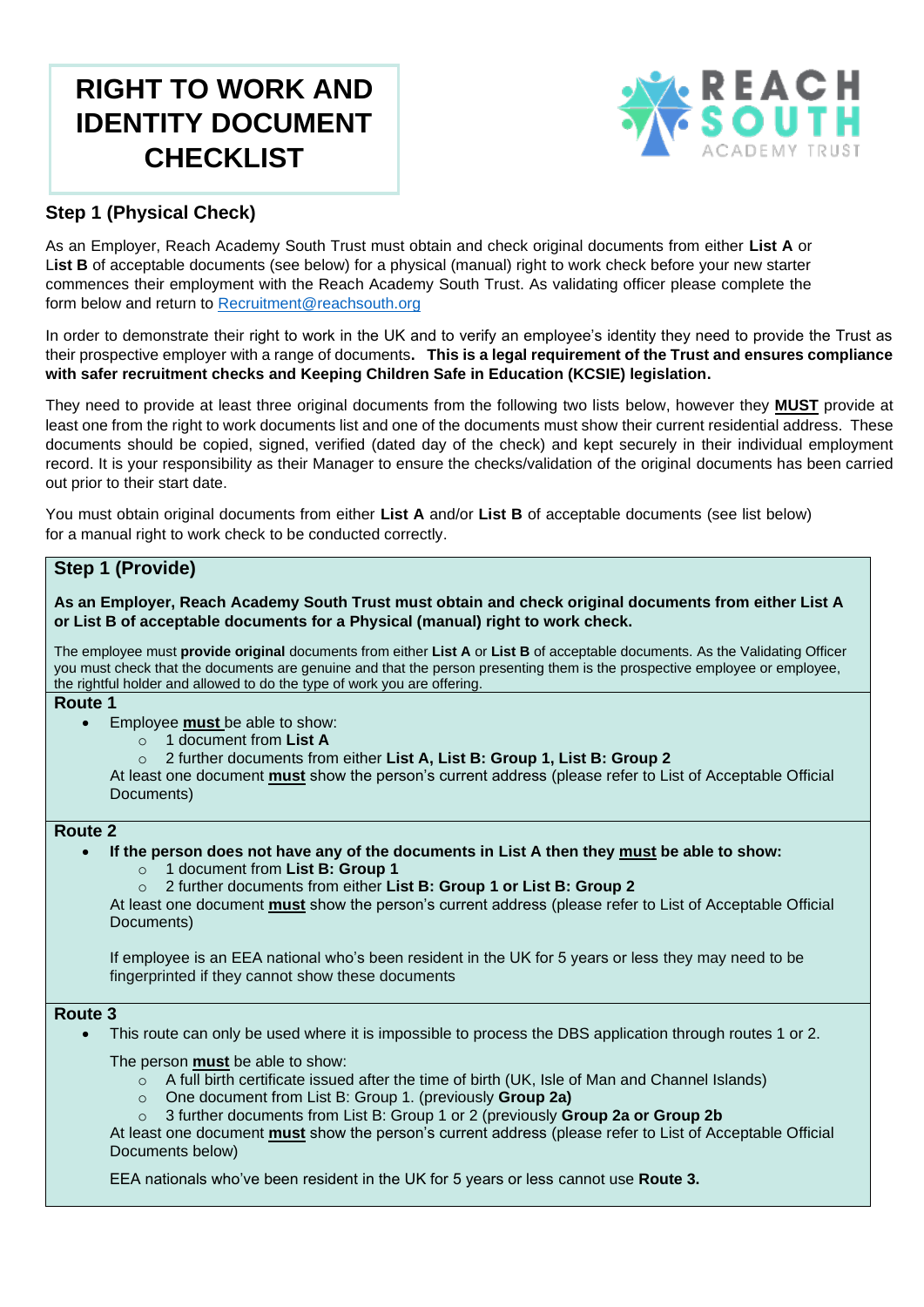## **RIGHT TO WORK DOCUMENTS LIST**

| <b>List A</b>                                                                                                                                                                                                                                                                                                                                                                                                                                |
|----------------------------------------------------------------------------------------------------------------------------------------------------------------------------------------------------------------------------------------------------------------------------------------------------------------------------------------------------------------------------------------------------------------------------------------------|
| 1. A passport (current or expired) showing the holder, or a person named in the passport as the child of the holder,<br>is a British citizen or a citizen of the UK and Colonies having the right of abode in the UK.                                                                                                                                                                                                                        |
| 2. A passport (current or expired) or national identity card showing the holder, or a person named in the passport<br>as the child of the holder, is a national of a European Economic Area country or Switzerland.                                                                                                                                                                                                                          |
| 3. A current document issued by the Home Office to a family member of an EEA or Swiss citizen, and which<br>indicates that the holder is permitted to stay in the United Kingdom indefinitely.                                                                                                                                                                                                                                               |
| 4. A document issued by the Bailiwick of Jersey, the Bailiwick of Guernsey or the Isle of Man, which has been<br>verified as valid by the Home Office Employer Checking Service, showing that the holder has been granted<br>unlimited leave to enter or remain under Appendix EU to the Jersey Immigration Rules, Appendix EU to the<br>Immigration (Bailiwick of Guernsey) Rules 2008 or Appendix EU to the Isle of Man Immigration Rules. |
| 5. A current Biometric Immigration Document (Biometric Residence Permit) issued by the Home Office to the<br>holder indicating that the person named is allowed to stay indefinitely in the UK or has no time limit on their stay<br>in the UK.                                                                                                                                                                                              |
| 6. A current passport endorsed to show that the holder is exempt from immigration control, is allowed to stay<br>indefinitely in the UK, has the right of abode in the UK, or has no time limit on their stay in the UK.                                                                                                                                                                                                                     |
| 7. A current Immigration Status Document issued by the Home Office to the holder with an endorsement indicating<br>that the named person is allowed to stay indefinitely in the UK or has no time limit on their stay in the UK,<br>together with an official document giving the person's permanent National Insurance number and their name<br>issued by a Government agency or a previous employer.                                       |
| 8. A full birth or adoption certificate issued in the UK which includes the name(s) of at least one of the holder's<br>parents or adoptive parents, <i>together with an official document</i> giving the person's permanent National<br>Insurance number and their name issued by a Government agency or a previous employer.                                                                                                                |
| 9. A birth or adoption certificate issued in the Channel Islands, the Isle of Man or Ireland, together with an official<br>document giving the person's permanent National Insurance number and their name issued by a Government<br>agency or a previous employer.                                                                                                                                                                          |
| 10. A certificate of registration or naturalisation as a British citizen, together with an official document giving the<br>person's permanent National Insurance number and their name issued by a Government agency or a previous<br>employer.                                                                                                                                                                                              |

## **List B: Group 1**

- 1. A **current** passport endorsed to show that the holder is allowed to stay in the UK and is currently allowed to do the type of work in question.
- 2. A **current** Biometric Immigration Document (Biometric Residence Permit BRP) issued by the Home Office to the holder which indicates that the named person can currently stay in the UK and is allowed to do the work in question.
- 3. A **current** Residence Card (including an Accession Residence Card or a Derivative Residence Card) issued by the Home Office to a non-European Economic Area national who is a family member of a national of a European Economic Area country or Switzerland or who has a derivative right of residence.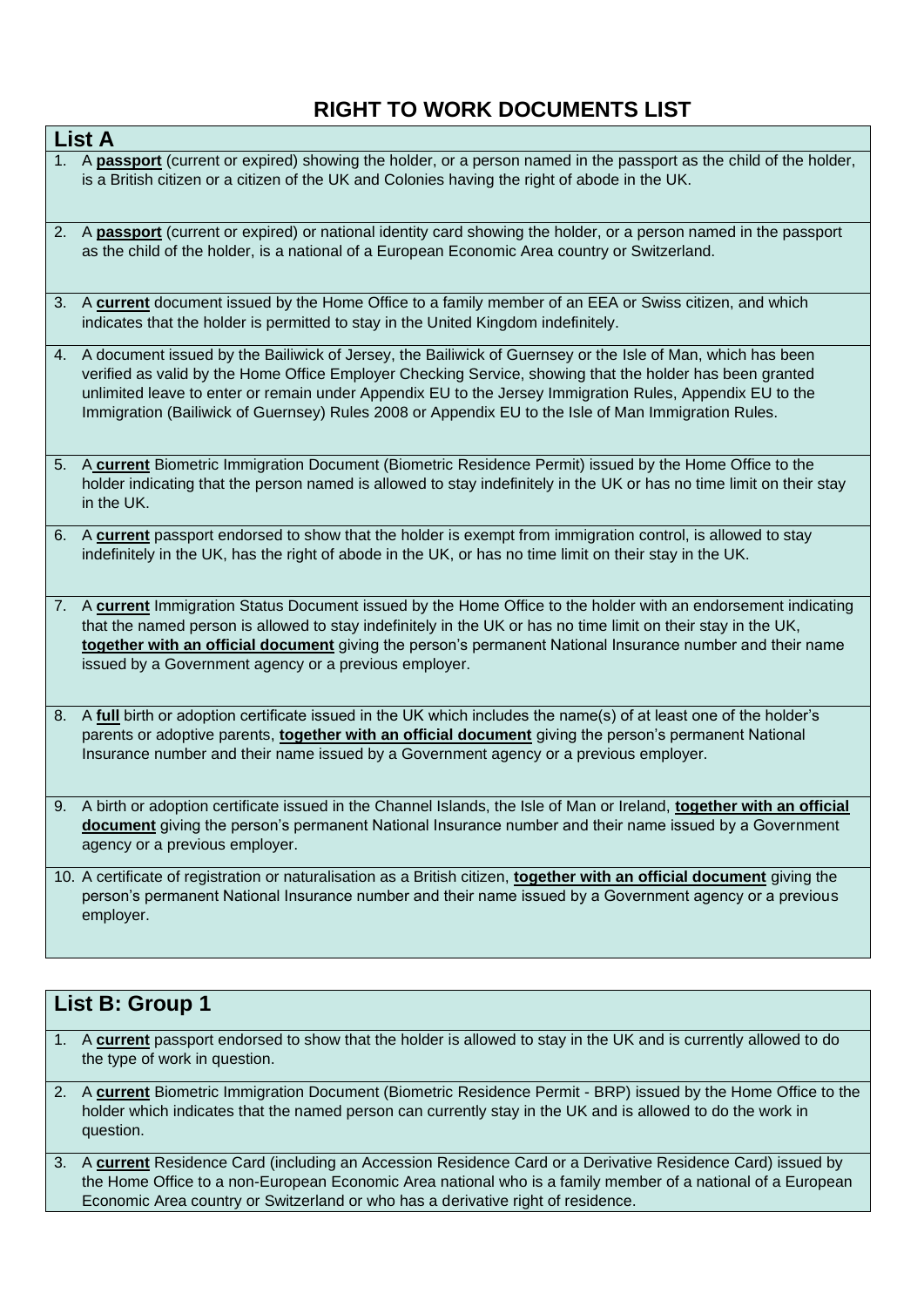- 4. A document issued by the Bailiwick of Jersey, the Bailiwick of Guernsey or the Isle of Man, which has been verified as valid by the Home Office Employer Checking Service, showing that the holder has been granted limited leave to enter or remain under Appendix EU to the Jersey Immigration Rules, Appendix EU to the Immigration (Bailiwick of Guernsey) Rules 2008 or Appendix EU to the Isle of Man Immigration Rules.
- 5. A document issued by the Bailiwick of Jersey or the Bailiwick of Guernsey, which has been verified as valid by the Home Office Employer Checking Service, showing that the holder has made an application for leave to enter or remain under Appendix EU to the Jersey Immigration Rules or Appendix EU to the Immigration (Bailiwick of Guernsey) Rules 2008, on or before 30 June 2021. **Entry to be removed – refer to List B, Group 2, no. 2.**
- 6. A frontier worker permit issued under regulation 8 of the Citizens' Rights (Frontier Workers) (EU Exit) Regulations 2020.
- 7. A current immigration status document containing a photograph issued by the Home Office to the holder with a valid endorsement indicating that the named person may stay in the UK and is allowed to do the type of work in question, **together with an official document** giving the person's permanent National Insurance number and their name issued by a government agency or a previous employer.

|             | List B: Group 2                                                                                                                                                                                                                                                                                                                                                                                                            |  |  |  |  |
|-------------|----------------------------------------------------------------------------------------------------------------------------------------------------------------------------------------------------------------------------------------------------------------------------------------------------------------------------------------------------------------------------------------------------------------------------|--|--|--|--|
| $1_{\cdot}$ | A document issued by the Home Office showing that the holder has made an application for leave to enter or<br>remain under Appendix EU to the immigration rules on or before 30 June 2021 together with a Positive<br>Verification Notice from the Home Office Employer Checking Service                                                                                                                                   |  |  |  |  |
| 2.          | A document issued by the Bailiwick of Jersey, the Bailiwick of Guernsey or the Isle of Man showing that the<br>holder has made an application for leave to enter or remain under Appendix EU to the Jersey Immigration Rules<br>or Appendix EU to the Immigration (Bailiwick of Guernsey) Rules 2008 together with a <b>Positive Verification</b><br>Notice from the Home Office Employer Checking Service. Entry amended. |  |  |  |  |
| 3.          | An application registration card issued by the Home Office stating that the holder is permitted to take the<br>employment in question, <i>together with a Positive Verification Notice</i> from the Home Office Employer Checking<br>Service.                                                                                                                                                                              |  |  |  |  |
|             | 4. A Positive Verification Notice issued by the Home Office Employer Checking Service to the employer or<br>prospective employer, which indicates that the named person may stay in the UK and is permitted to do the work<br>in question.                                                                                                                                                                                 |  |  |  |  |
| 5.          | A Certificate of Application (digital or non-digital) issued by the Home Office showing that the holder has made an<br>application for leave to enter or remain under Appendix EU to the immigration rules (known as the EU Settlement<br>Scheme), on or after 1 July 2021, together with a Positive Verification Notice from the Home Office Employer                                                                     |  |  |  |  |

\*Please note you must obtain original documents from either List A or List B of acceptable documents for a manual right to work check.

Checking Service. Additional document entered on list.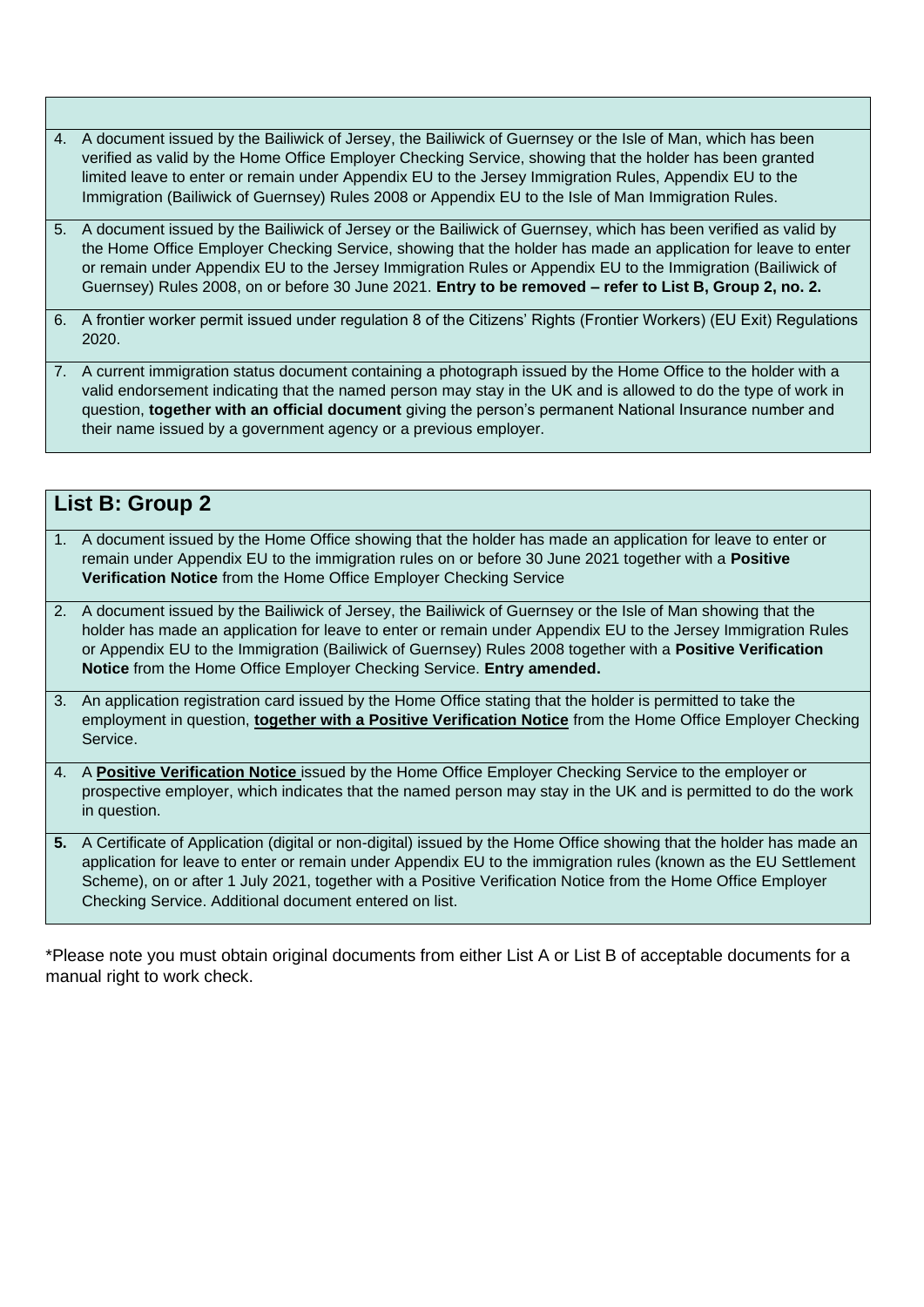# **EXAMPLES OF ACCEPTBALE OFFICIAL DOCUMENTS LIST**

\*Please note that if online statements are provided these must be verified/stamped by the company/provider.

|           | Below is a list of (original) documents that can be presented along with other requested documents<br>in Groups (where applicable) above:                                                                                                                                                                                                                                                                                                                                                                     |
|-----------|---------------------------------------------------------------------------------------------------------------------------------------------------------------------------------------------------------------------------------------------------------------------------------------------------------------------------------------------------------------------------------------------------------------------------------------------------------------------------------------------------------------|
|           | A UK or EEA Mortgage Statement issued within the last 12 months. (Proof of Identity/Address)<br>Notes: If submitting a print copy of mortgage statement from your online account with your Mortgage Lender the<br>copy must be verified (and stamped) by your Mortgage Lender for it to be valid. Alternatively, please provide a<br>bank issued statement (copy)                                                                                                                                             |
|           | A UK or Channel Islands bank or building society statement issued within the last 3 months.<br>(Proof of Identity/Address)<br>Notes: If submitting a print copy of bank statement from your online account with your Bank or Building Society<br>the copy must be verified (and stamped) by your Bank for it to be valid. Alternatively, please provide a<br>bank/building society issued statement (copy)                                                                                                    |
|           | A bank or building society statement (hardcopy) from a country in the EEA or outside of the EEA. Issued<br>within the last 3 months and branch must be in the country where you live and work.<br>(Proof of Identity/Address)<br>Notes: If submitting a print copy of bank statement from your online account with your Bank or Building Society<br>the copy must be verified (and stamped) by your Bank for it to be valid. Alternatively, please provide a<br>bank/building society issued statement (copy) |
|           | A UK or Channel Islands bank or building society opening confirmation letter issued within the last 3<br>months. (Proof of Identity/Address)                                                                                                                                                                                                                                                                                                                                                                  |
|           | A UK or Channel Islands credit card statement issued within the last 3 months.<br>Notes If submitting a print copy of your credit card statement from your online account with your credit card<br>company the copy must be verified (and stamped) by the company for it to be valid. Alternatively, please provide<br>a Credit Card Company issued statement (copy) (Proof of Identity/Address)                                                                                                              |
|           | A UK or Channel Islands financial statement, for example pension or endowment issued within the last 12<br>months (Proof of Identity/Address)                                                                                                                                                                                                                                                                                                                                                                 |
| $\bullet$ | A UK or Channel Islands P45 or P60 issued within the last 12 months - original document<br>(Proof of eligibility to work in UK where passport is unavailable)                                                                                                                                                                                                                                                                                                                                                 |
|           | A UK or Channel Islands council tax statement issued within the last 12 months<br>(Proof of Identity/Address)                                                                                                                                                                                                                                                                                                                                                                                                 |
|           | A valid letter of sponsorship from future employment provider.<br>(Proof of eligibility to work in UK where passport/visa is unavailable)<br>Notes: Non-UK or Non-EEA only - valid only if you are residing outside of the UK at the time of application.                                                                                                                                                                                                                                                     |
|           | A UK utility bill (not a mobile telephone bill) issued within the last 3 months<br>(Proof of Identity/Address)                                                                                                                                                                                                                                                                                                                                                                                                |
| $\bullet$ | A UK benefit statement, for example Universal Credit, Child Benefit or Pension issued within the last 3<br>months (Proof of Identity/Address)                                                                                                                                                                                                                                                                                                                                                                 |
| $\bullet$ | A UK or Channel Islands central or local government agency, or local council document giving<br>entitlement, for example form the Department for Work and Pensions, the Employment Service, HMRC.<br>Must be issued within the last 3 months. (Proof of Identity/Address)                                                                                                                                                                                                                                     |
| $\bullet$ | A UK or Channel Islands driving licence (photo card ID) (Proof of Identity/Address)                                                                                                                                                                                                                                                                                                                                                                                                                           |
| $\bullet$ | A valid UK, Isle of Man or Channel Islands cards carrying PASS accreditation logo.<br>(Proof of Identity/Address)                                                                                                                                                                                                                                                                                                                                                                                             |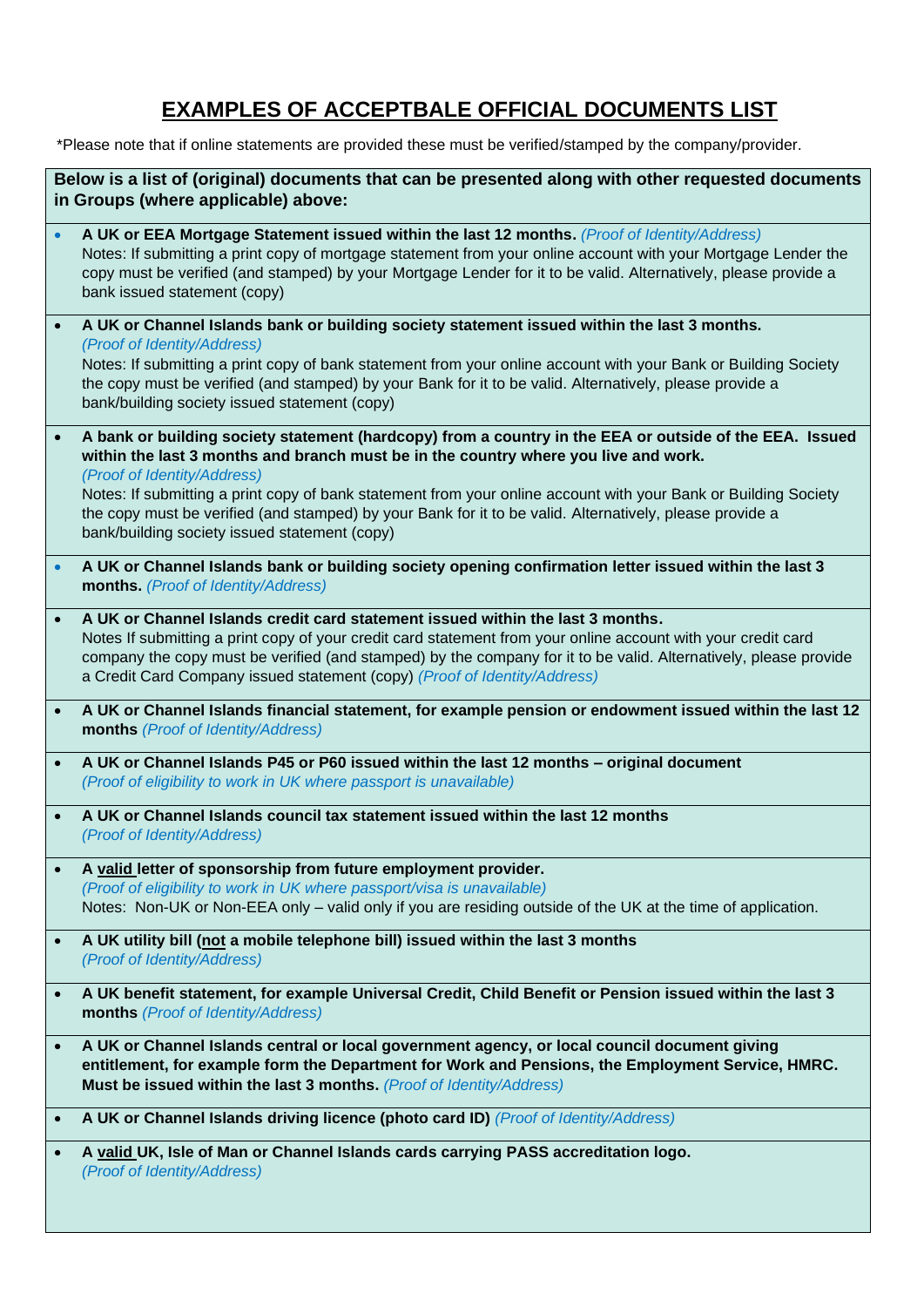- **A valid letter from a Headteacher or College Principle.** *(Proof of Identity)* Notes: UK only for 16-19 years olds in full time education (only to be used in exceptional circumstances if other documents cannot be provided)
- **A valid UK, Isle of Man or Channel Islands cards carrying PASS accreditation logo.** *(Proof of Identity)*

# **Example of Acceptable Combinations**

## **Combination 1**

## **List A**

• UK Passport (valid/in date or expired) *As proof of eligibility to reside and work in UK*

- Official document such as bank statement
- Or Utility bill which is dated within last 3
- Months
- *As proof of current address*

UK Passport must be valid/in date if used *As proof of identity*

## **Combination 2**

## Where **List A** document unavailable

• Official Document with National insurance number on e.g.P45/P60/payslip NI Number must be presented where List A doc is not available

*As proof of eligibility to work in the UK*

- Driving Licence (valid/in date)
- Full Birth Certificate
- *As proof of Identity and/or address*
- Official document such as bank statement or Utility bill which is dated within last 3 months
- *As proof of current address*

## **Combination 3**

Where **List A** document unavailable

## **List B**

- Residence Permit (BRP Card) or Visa *As proof of eligibility to reside and/or work in the UK*
- Confirmation of Application to Home Office

• for leave to enter or remain in the UK *As proof of eligibility to reside/remain in the UK*

• Non-UK Passport (valid/in-date) *As proof of identity*

## **Combination 4**

## Where photo ID is not currently available

- Then employee must present a
- Passport photo that has been verified by an appropriate person who has known them for 2 years or more *As proof of identity*

## **List A**

- Full Birth Certificate
- Official Document with National insurance
- number on e.g.P45/P60

*As proof of eligibility to work and reside in the UK*

If you are unsure which documents you need to provide please contact the HR Team on 01752 422955 or email [recruitment@reachsouth.org](mailto:recruitment@reachsouth.org) for further advice.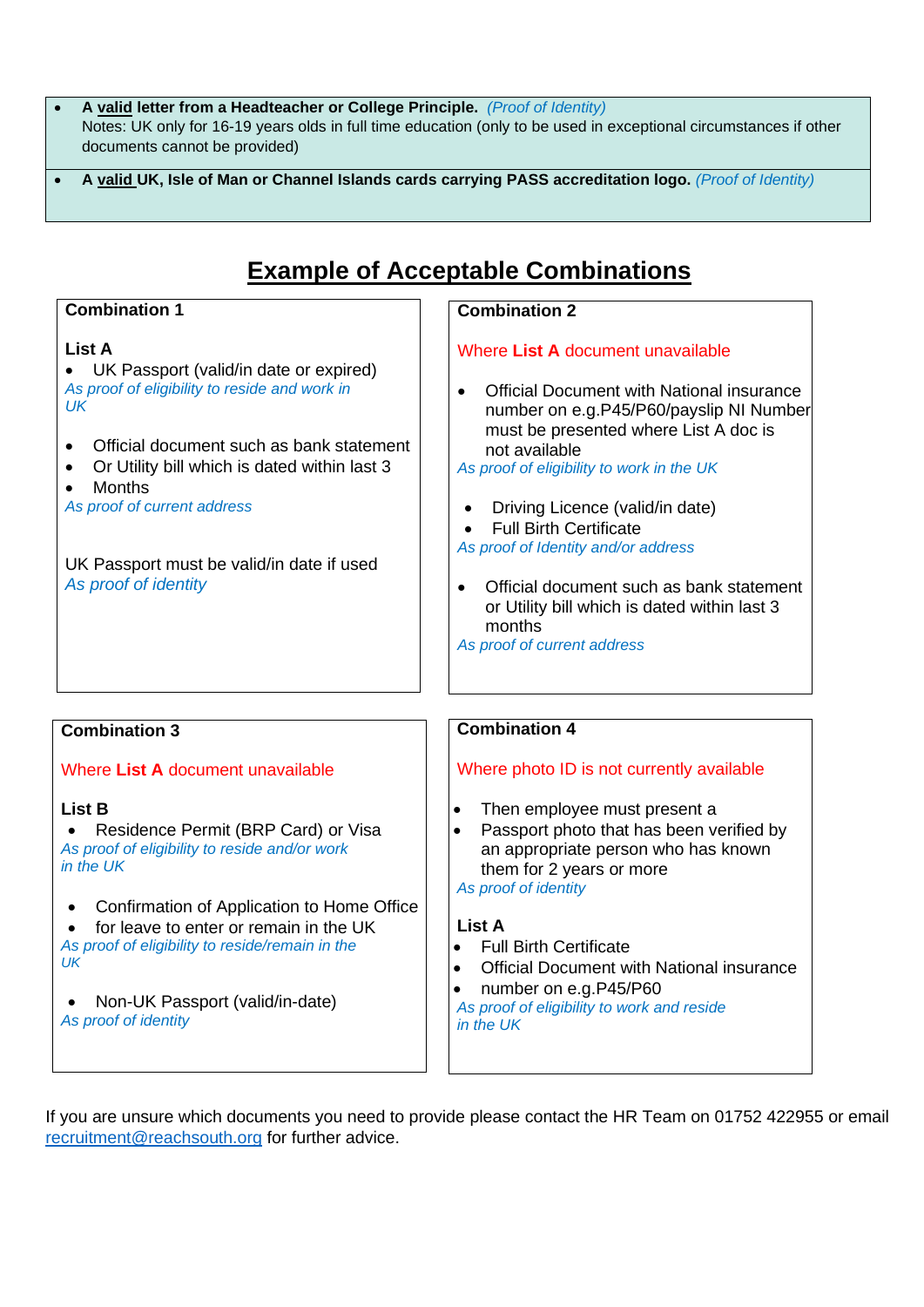## **[Sample] 'Official Documents' Accepted (originals must be verified)**



## Payslip **Payslip P60**

| <b>BAN</b>                                                                                                                                                                                                                                                                                                                                                                                                                                                                                                                                                                                                                                                                                                                               |                                                                            | <b>Representative Economic City</b>                                                         |                                                            |
|------------------------------------------------------------------------------------------------------------------------------------------------------------------------------------------------------------------------------------------------------------------------------------------------------------------------------------------------------------------------------------------------------------------------------------------------------------------------------------------------------------------------------------------------------------------------------------------------------------------------------------------------------------------------------------------------------------------------------------------|----------------------------------------------------------------------------|---------------------------------------------------------------------------------------------|------------------------------------------------------------|
| ---                                                                                                                                                                                                                                                                                                                                                                                                                                                                                                                                                                                                                                                                                                                                      |                                                                            | in Value Scientistica                                                                       |                                                            |
| <b>FALL TAX</b><br><b>Bill Real stated: 11 P.C.</b><br>Million All Silks                                                                                                                                                                                                                                                                                                                                                                                                                                                                                                                                                                                                                                                                 | <b>STATISTICS</b><br><br>-<br>-                                            | <b>CALL AND ARRANGEMENT</b><br>۰<br><b>STORY COLLEGE AND COMPANY</b><br><b>SEATE REVIEW</b> |                                                            |
| <b>CALL AT ALL LINES</b>                                                                                                                                                                                                                                                                                                                                                                                                                                                                                                                                                                                                                                                                                                                 |                                                                            |                                                                                             |                                                            |
|                                                                                                                                                                                                                                                                                                                                                                                                                                                                                                                                                                                                                                                                                                                                          |                                                                            |                                                                                             |                                                            |
|                                                                                                                                                                                                                                                                                                                                                                                                                                                                                                                                                                                                                                                                                                                                          | <b>STATISTICS</b>                                                          |                                                                                             | --                                                         |
| <br><br><b>Recognized</b><br><b>Service Tractor</b>                                                                                                                                                                                                                                                                                                                                                                                                                                                                                                                                                                                                                                                                                      | ---<br><b>BEARDT</b>                                                       |                                                                                             |                                                            |
| w<br><b>CARD NOTES</b><br><b>Frank No Sea</b><br><b>Address (200)</b><br><br>--                                                                                                                                                                                                                                                                                                                                                                                                                                                                                                                                                                                                                                                          | <b>K. HALL</b><br><b>CALL AT</b><br><b>CALLS</b>                           |                                                                                             |                                                            |
| <b>SAFERROL</b><br><b>Rightford TV Str. Clean All Ale All</b><br>--                                                                                                                                                                                                                                                                                                                                                                                                                                                                                                                                                                                                                                                                      |                                                                            |                                                                                             | <b>PORT</b><br>×<br>----                                   |
| <b>AT CONNECTION</b><br>and cold to the All Colorado School<br>and anotherly additional basical<br><b>GRACIA AR DC AND RETAIL COMPANY</b><br>the color sales of what the<br>ar bandar out doing the said the<br><b>STATE</b><br>-<br><b>CONTRACTOR</b><br>---<br><b>START</b><br>-<br>CALIF GAME WAS CITED.<br>In a final coup restricted to a free test through                                                                                                                                                                                                                                                                                                                                                                         | -<br>-<br><br><b>COLLEN</b><br><b>DOM:</b><br><br><br><b>SALES</b><br>,,,, | <b>Design</b>                                                                               | $14.54 - 1$<br>$-75 -$<br>š<br>tmi<br>                     |
| <b>Make the primaring calls up common-</b><br>book and in fact to be an use that it                                                                                                                                                                                                                                                                                                                                                                                                                                                                                                                                                                                                                                                      |                                                                            |                                                                                             | <b>NOMAR</b><br>$-1111$<br><b>BLASH ARE</b><br><b>LALA</b> |
| ENGINARIO DEL APRENDENTE ILEMANDELLE ESCRIPTION EL LI<br>÷<br><b>CALL COMM</b><br><br>۰<br>--<br>--<br>___<br>--<br><br>--<br>--<br>-<br>----<br><b>AND NOTICE</b><br><br>$\frac{1}{2} \left( \frac{1}{2} \right) \left( \frac{1}{2} \right) \left( \frac{1}{2} \right) \left( \frac{1}{2} \right) \left( \frac{1}{2} \right) \left( \frac{1}{2} \right) \left( \frac{1}{2} \right) \left( \frac{1}{2} \right) \left( \frac{1}{2} \right) \left( \frac{1}{2} \right) \left( \frac{1}{2} \right) \left( \frac{1}{2} \right) \left( \frac{1}{2} \right) \left( \frac{1}{2} \right) \left( \frac{1}{2} \right) \left( \frac{1}{2} \right) \left( \frac$<br>---<br><b>CONTRACT</b><br>--<br>--<br>to A.I. Tracking dec all res. Fall or some | ٠<br>$-1$                                                                  | <b>CALL AV</b><br>alikin.                                                                   | <br><br>---<br><br><b>SY10</b>                             |

## **Bank Statement (within last 3 months) Driving Licence**











## **PASS ID Card Residence Permit (also known as a BRP – Biometric Residence Card)**



**Visa Passport**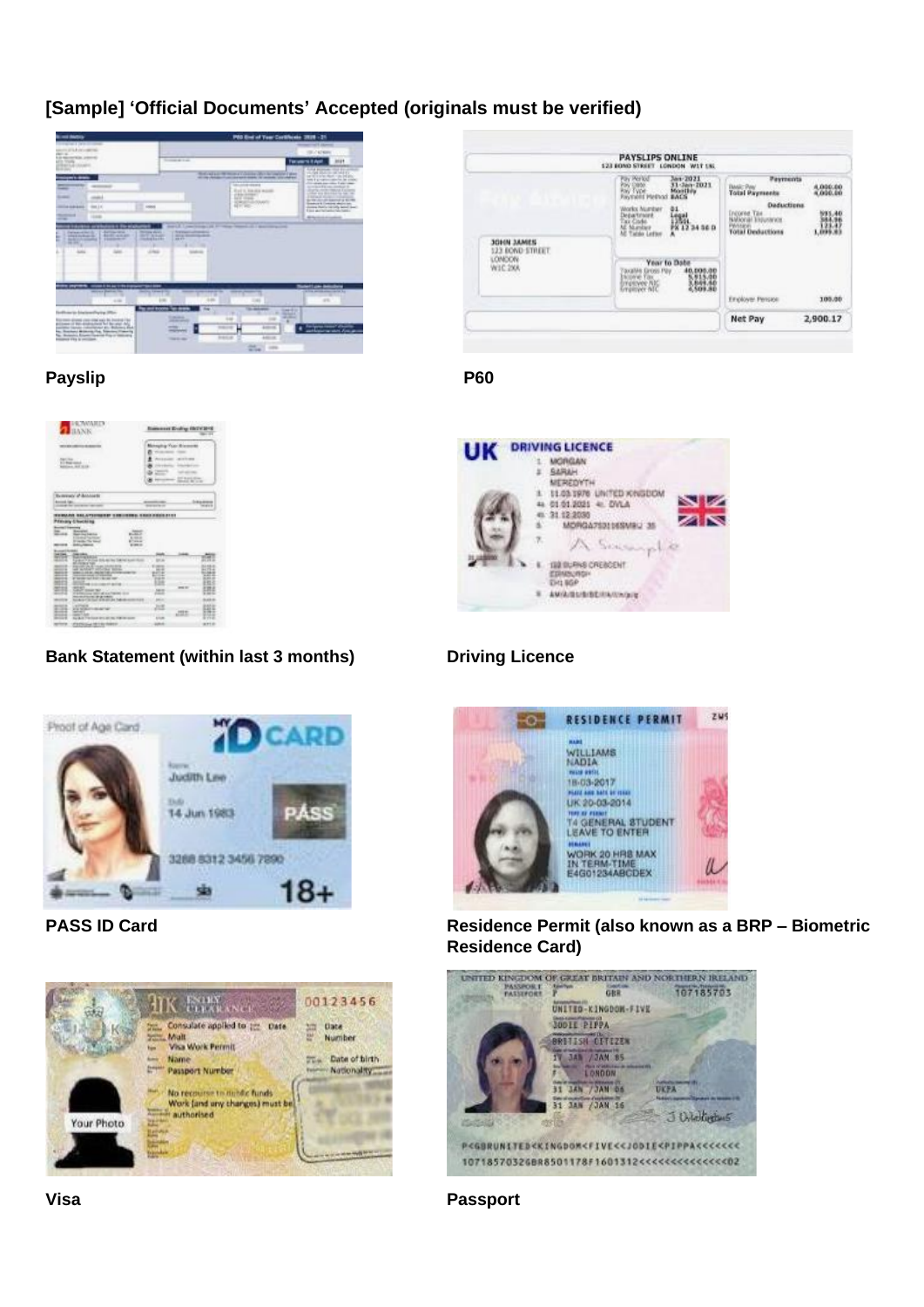**Step 2 (Document Checks)**

You must check that the documents are genuine and that the person presenting them is the prospective emplo **employee, the rightful holder and allowed to do the type of work you are offering.**

1. Are photographs consistent across documents and with the person's appearance?

2. Are dates of birth correct and consistent across documents?

3. Are expiry dates for time-limited permission to be in the UK in the future i.e. they have not passed (if applicable)?

4. Have you checked work restrictions to determine if the person is able to work for you and do the type of work you are offering? (For students who have limited permission to work during termtime, you must also obtain, copy and retain details of their academic term and vacation times covering the duration of their period of study in the UK for which they will be employed.)

5. Are you satisfied the document is genuine, has not been tampered with and belongs to the holder?

6. Have you checked the reasons for any different names across documents (e.g. marriage certificate, divorce decree, deed poll)? (Supporting documents should also be photocopied and a copy retained.)

## **Step 3 (Copy)**

**You must make a clear copy of each document in a format which cannot later be altered, and retain the copy securely, electronically or in hardcopy (where Electronic P:Files are not in place).**  Please ensure that all 'four corners' of the document and any company Headers/Logos are visible on the copy taken for verification.

#### **You must copy and retain the following:**

1. Passports: any page with the document expiry date, nationality, date of birth, signature, leave expiry date, biometric details and photograph, and any page containing information indicating the holder has an entitlement to enter or remain in the UK and undertake the work in question.

2. All other documents: the document in full, both sides of a biometric residence permit. You must also record and retain the date on which the check was made.

#### **Statutory Excuse Information**

**If you have correctly carried out the above 3 steps you will have an excuse against liability for a civil penalty if a person is found working for you illegally. However, you need to be aware of the type of excuse you have as this determines how long it lasts for, and if, and when you are required to do a follow-up check.**

## 1. **List A**

You have a continuous statutory excuse for the full duration of the person's employment with you. You are not required to carry out any repeat right to work checks on this.

## 2. **List B: Group 1**

You have a time-limited statutory excuse which expires when the person's permission to be in the UK expires. You should carry out a follow-up check when the document evidencing their permission to work expires.

## 3. **List B: Group 2**

You have a time-limited statutory excuse which expires six months from the date specified in your Positive Verification Notice. This means that you should carry out a follow-up check when this notice expires.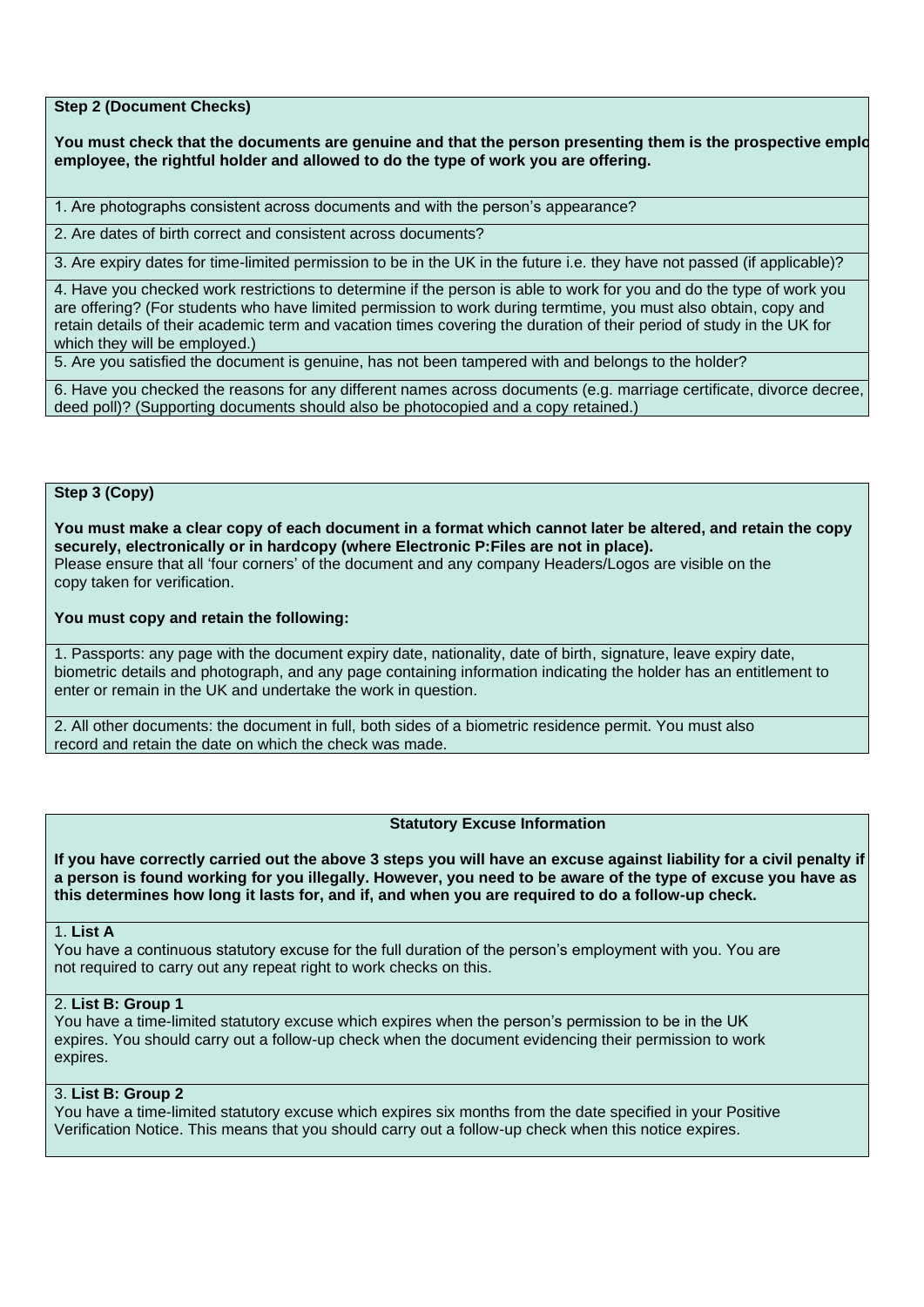## **Additional/Updated Information on EEA Citizens**

Since 1 July 2021, EEA citizens and their family members are required to have immigration status in the UK. You can no longer rely on an EEA passport or national identity card, which only confirms your nationality, to prove your right to work. They are required to provide evidence of lawful immigration status in the UK, in the same way as other foreign nationals.

Irish citizens continue to have unrestricted access to work in the UK. From 1 July 2021, they can prove their right to work using their Irish passport or Irish passport card, or their Irish birth or adoption certificate together with an official document giving the person's permanent National Insurance number and their name issued by a government agency or a previous employer. 40 Irish citizens can also apply for a frontier worker permit, this permit can be issued digitally or as a physical permit, so they may choose to prove their right to work using the Home Office online right to work service or present their physical permit if they have one

Since 1 July 2021, the majority of EEA citizens prove their right to work using the Home Office online services. If using this service you will need to provide a share code and your date of birth which will enable the Reach South Academy Trust to check your Home Office immigration status.

If an EEA citizen has been granted **'Settled Status'** by the Home Office, they will have a continuous right to work, in the same way as someone with Indefinite Leave to Enter / Remain status.

If an EEA citizen has been granted **'Pre-Settled Status'** by the Home Office, they will have a time-limited right to work and the employer must carry out a follow-up check. The Home Office online service will advise when a follow-up check must be carried out.

#### **Exceptions to the Home Office online service when proving right to work**

Since 1 July 2021, EEA citizens who do not have leave granted under the EUSS are required to evidence their UK imm status for the purposes of right to work, using documents as set out in legislation. These are detailed below:

- Frontier Worker Permits
- Service Provider from Switzerland visas
- Outstanding applications to UK EUSS
- Outstanding applications to Crown Dependency EUSS
- Indefinite Leave to Enter/Remain
- Points-Based System visas

More information on how to conduct a manual and online check can be found in guidance at GOV.UK/government/collections/right-to-work-checks.